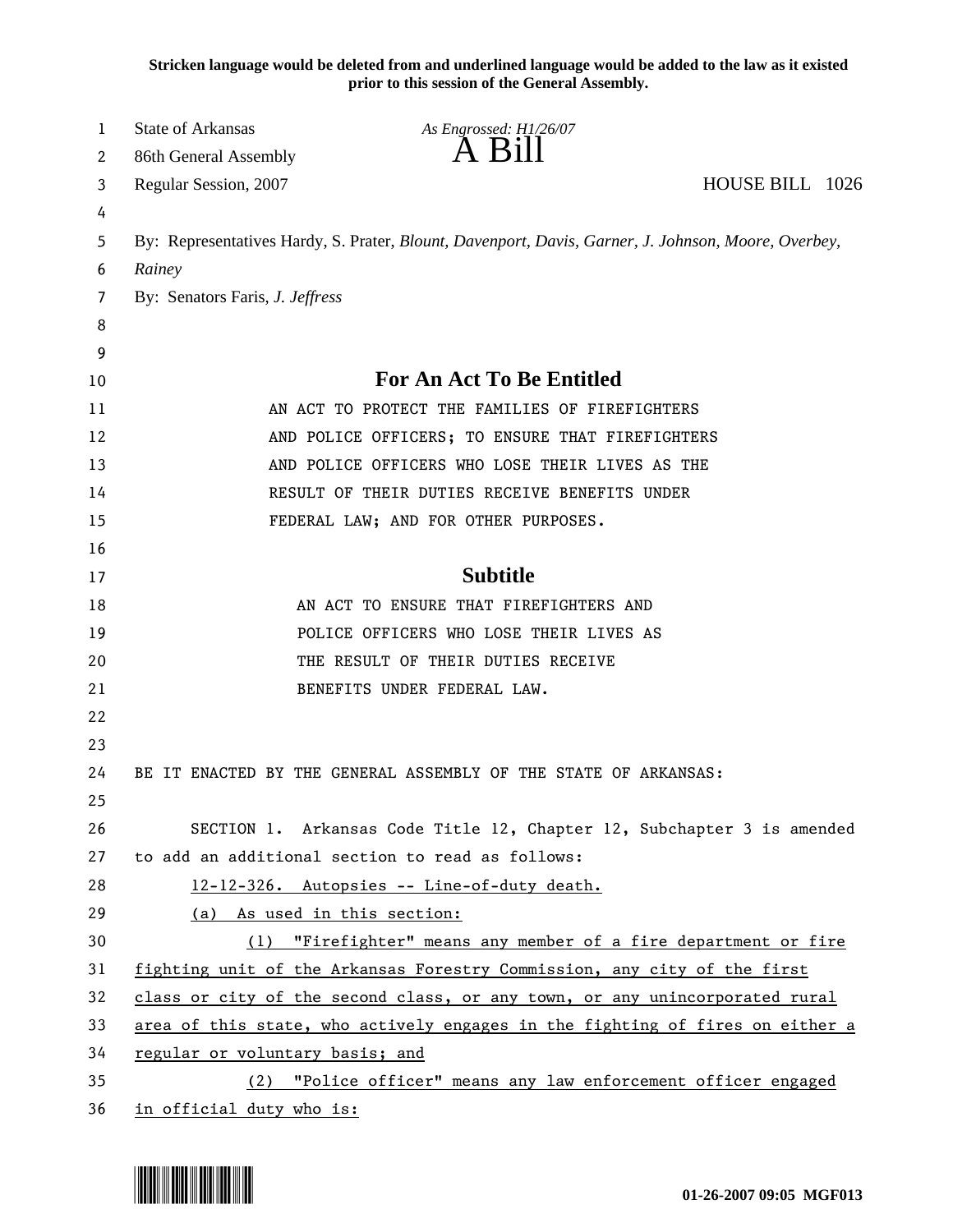| 1            | $(A)$ A member of:                                                              |  |  |
|--------------|---------------------------------------------------------------------------------|--|--|
| $\mathbf{2}$ | Any regular or auxiliary police force on a full-<br>(i)                         |  |  |
| 3            | time or part-time basis; or                                                     |  |  |
| 4            | The Department of Arkansas State Police; or<br>(ii)                             |  |  |
| 5            | A sheriff or deputy sheriff of any county.<br>(B)                               |  |  |
| 6            | (b) A supervisor of a firefighter or police officer or a coroner, or            |  |  |
| 7            | other person with a similar eligibility under the two (2) acts specified in     |  |  |
| 8            | subdivision $(c)(1)(B)$ of this section, shall promptly notify the State        |  |  |
| 9            | Medical Examiner if the firefighter or police officer, or other eligible        |  |  |
| 10           | person dies in the line of duty, as a result of injuries sustained in the       |  |  |
| 11           | line of duty, or within twenty-four (24) hours after participating in an        |  |  |
| 12           | emergency situation.                                                            |  |  |
| 13           | $(c)(1)(A)$ The State Medical Examiner may conduct an autopsy on any            |  |  |
| 14           | firefighter or police officer, or other person with a similar eligibility       |  |  |
| 15           | under the two (2) acts specified in subdivision $(c)(1)(B)$ of this section who |  |  |
| 16           | dies in the line of duty, as a result of injuries sustained in the line of      |  |  |
| 17           | duty, or within twenty-four (24) hours after participating in an emergency      |  |  |
| 18           | situation.                                                                      |  |  |
| 19           | The autopsy shall be sufficient to determine<br>(B)                             |  |  |
| 20           | eligibility for benefits under the federal Public Safety Officers' Benefits     |  |  |
| 21           | Act of 1976 or the Hometown Heroes Survivors Benefits Act of 2003, 42 U.S.C.    |  |  |
| 22           | § 3796 et seq., as appropriate.                                                 |  |  |
| 23           | (C) A report of the autopsy shall be provided to the                            |  |  |
| 24           | firefighter's or police officer's commanding officer or the supervisor of       |  |  |
| 25           | another person with a similar eligibility under the two (2) acts specified in   |  |  |
| 26           | subdivision $(c)(1)(B)$ of this section.                                        |  |  |
| 27           | $(2)(A)$ If the firefighter or police officer, or other person                  |  |  |
| 28           | with a similar eligibility under the two (2) acts specified in subdivision      |  |  |
| 29           | $(c)(1)(B)$ of this section has agreed in writing to allow an autopsy under     |  |  |
| 30           | this section, that directive shall be followed unless the firefighter's or      |  |  |
| 31           | police officer's spouse or the spouse of any other person with a similar        |  |  |
| 32           | eligibility under the two (2) acts specified in subdivision $(c)(1)(B)$         |  |  |
| 33           | dictates otherwise after being notified of the prospective autopsy.             |  |  |
| 34           | (B) If the firefighter or police officer, or other person                       |  |  |
| 35           | with a similar eligibility under the two (2) acts specified in subdivision      |  |  |
| 36           | $(c)(1)(B)$ of this section has not agreed in writing to allow an autopsy under |  |  |